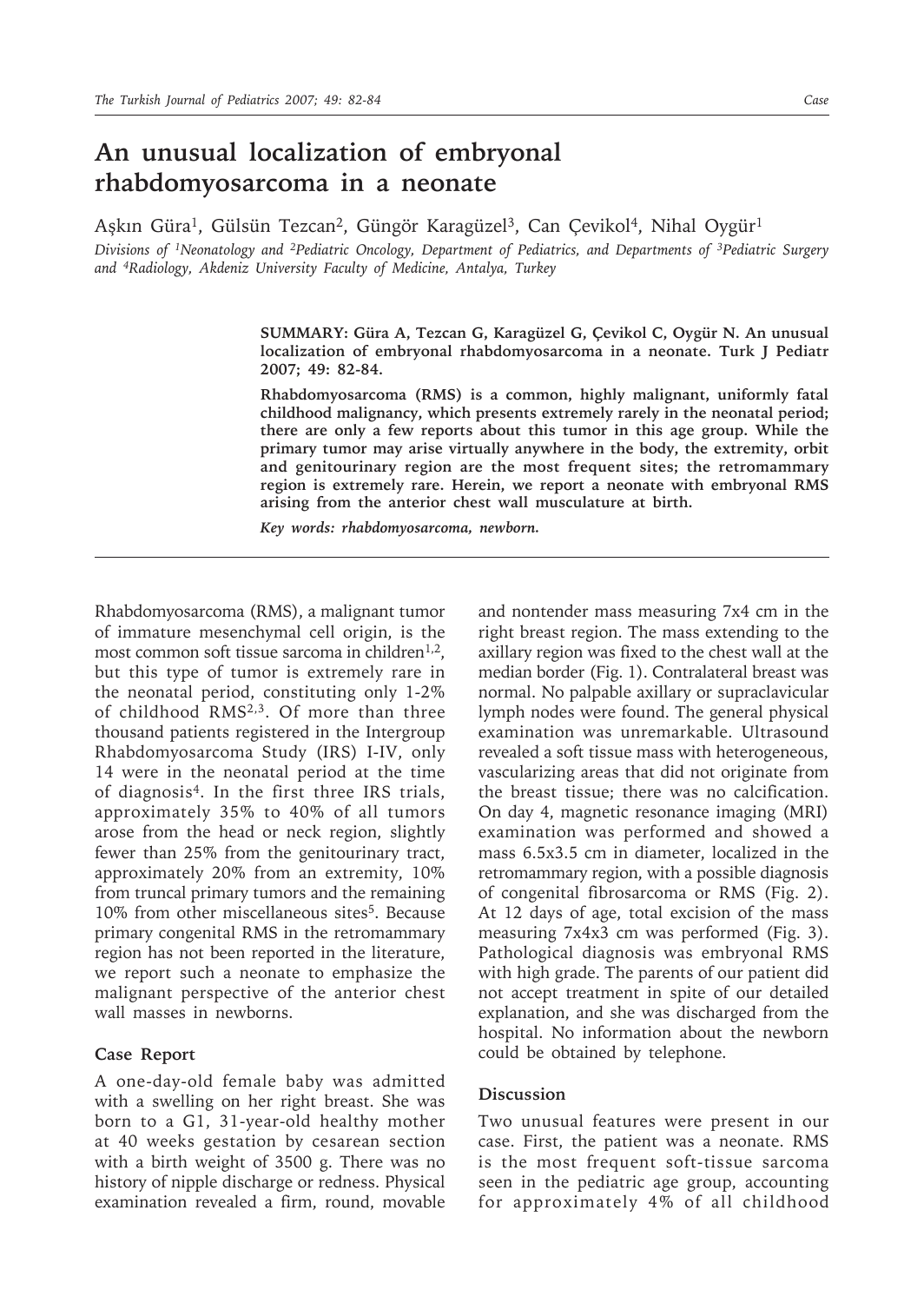

**Fig. 1.** Photograph of the patient on admission.



**Fig. 2.** Oblique sagittal postcontrast T1-weighted image shows enhancing mass lesion in the retromammary region.



**Fig. 3.** Postoperative photograph of the mass.

malignancies. However, occurrence of this tumor in the neonatal period is extremely rare: approximately 1-2% of all cases are congenital2. Second, it was located in the retromammary region. RMS may arise from any part of the body where the skeletal muscle is present, including head, neck, genitourinary tract, extremities, and trunk, but primary retromammary region is extremely rare. There are only a few reports about neonatal RMS in the literature<sup>6,7</sup>. Buyukpamukcu et al.<sup>6</sup> reported three patients with RMS located in the orbit, vagina and left tibia, all of whom died. The differential diagnosis of RMS located in the retromammary region includes other oncologic and non-oncologic conditions such as primary breast RMS, congenital fibrosarcoma, infantile myofibromatosis, and abscess. MRI has been frequently used for differential diagnosis. RMS was also in the form of a palpable breast mass suggesting a primary breast tumor in our patient. However, ultrasonographic and MRI studies showed that it was located in retromammary region and originated from the intercostal muscle of her anterior chest wall. Total excision was performed for a definitive diagnosis and treatment. Histopathological examination revealed an embryonal RMS. Location of the primary lesions, age of the patient, metastatic status and histopathologic subtype are important prognostic factors for RMS. Data from the IRS-II study showed that subjects with nonmetastatic primary lesions at favorable sites, including nonparameningeal regions of the head and neck, and the genitourinary system, had long survival rates, while lesions at less favorable sites, such as the parameningeal areas, extremities and trunk, were associated with short survival rates<sup>8</sup>. Nearly all patients diagnosed in the neonatal period and reported in the literature died. The authors have mentioned that the clinical management of malignancies during the first year of life is particularly difficult and the use of radiotherapy is restricted by the very high risk of side effects. So, age less than one year has emerged as an independent adverse prognostic factor for RMS9,10. Unfortunately our patient's embryonal RMS had originated from an uncommon location and begun at a very early age, both of which suggest poor prognosis for long-term survival. Due to lack of parental consent, we could not manage or follow-up our patient.